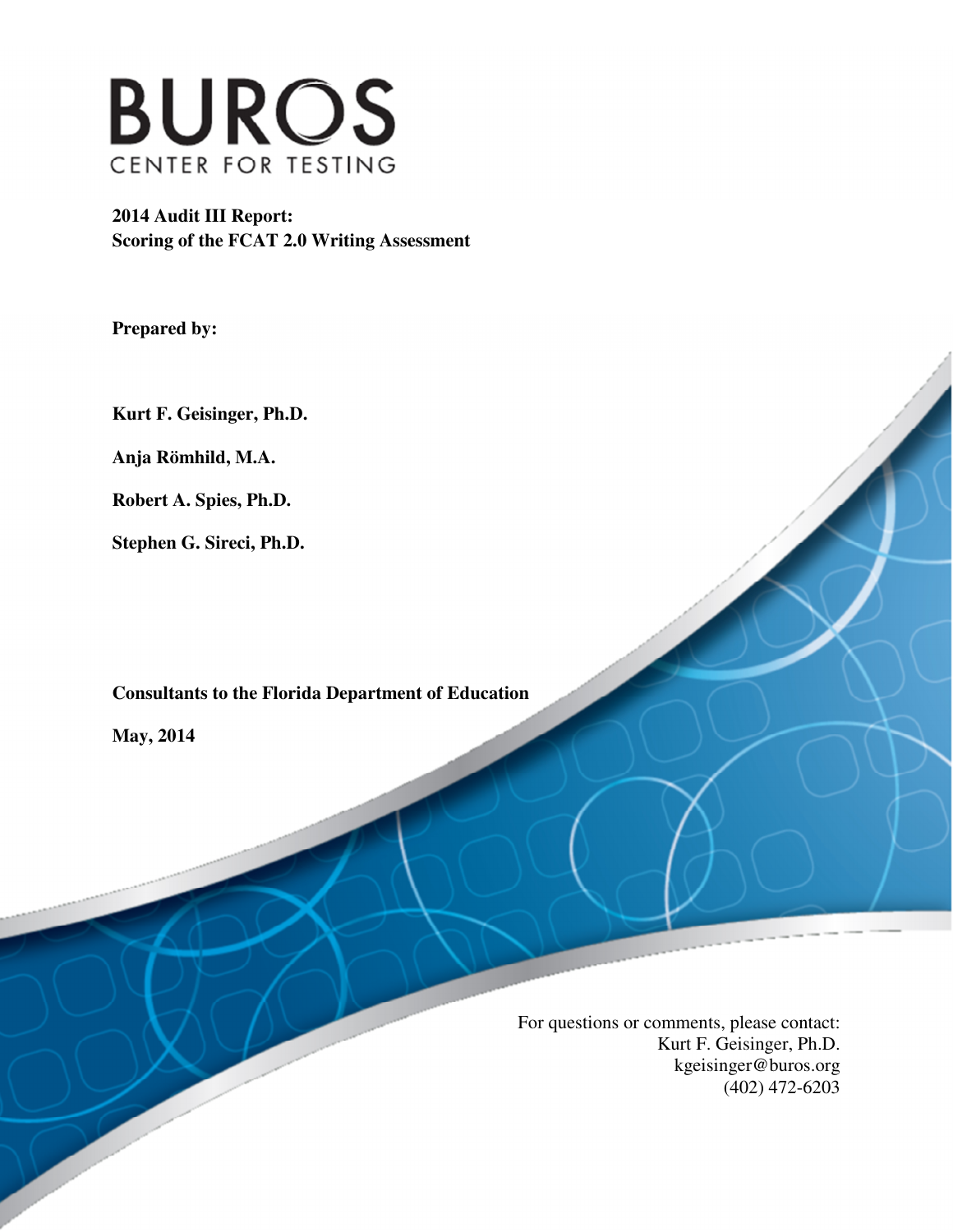# **Introduction**

 For the past five years, the Buros Center for Testing (Buros) has conducted annual reviews of selected components of Florida's statewide assessment system for the Florida Department of Education (FDOE). In 2014, the annual review focused on three components: 1) the preparation and scanning of test documents, 2) the calibration and equating of test scores, and 3) the handscoring operations for the FCAT 2.0 Writing assessment. This document presents the report of the Buros review team concerning the third review component.

 The review activities included a review of the *Handscoring Specifications* document and operational handscoring statistics, as well as extensive on-site monitoring during seven site visits to facilities operated by FDOE's test contractor, Pearson. One two-day site visit was conducted to observe the document preparation and scanning of the FCAT 2.0 Writing test documents at the Pearson scanning facility in Austin, TX, from March 6 to 7. Two three-day site visits were made to Pearson facilities in Jacksonville, FL, for Grade 4; Kent, WA, for Grade 8; and Tucson, AZ, for Grade 10 to observe the initial scorer candidate training from March 11 to 13 and subsequently to monitor ongoing operational scoring processes during March and April. Buros also participated in weekly (February 5 to 26) and daily (March 4 to April 25) conference calls with representatives from FDOE, Florida's Test Development Center (TDC), and Pearson. The following report presents the observations and findings of the Buros review team concerning the quality and integrity of operations for the handscoring of FCAT 2.0 Writing responses.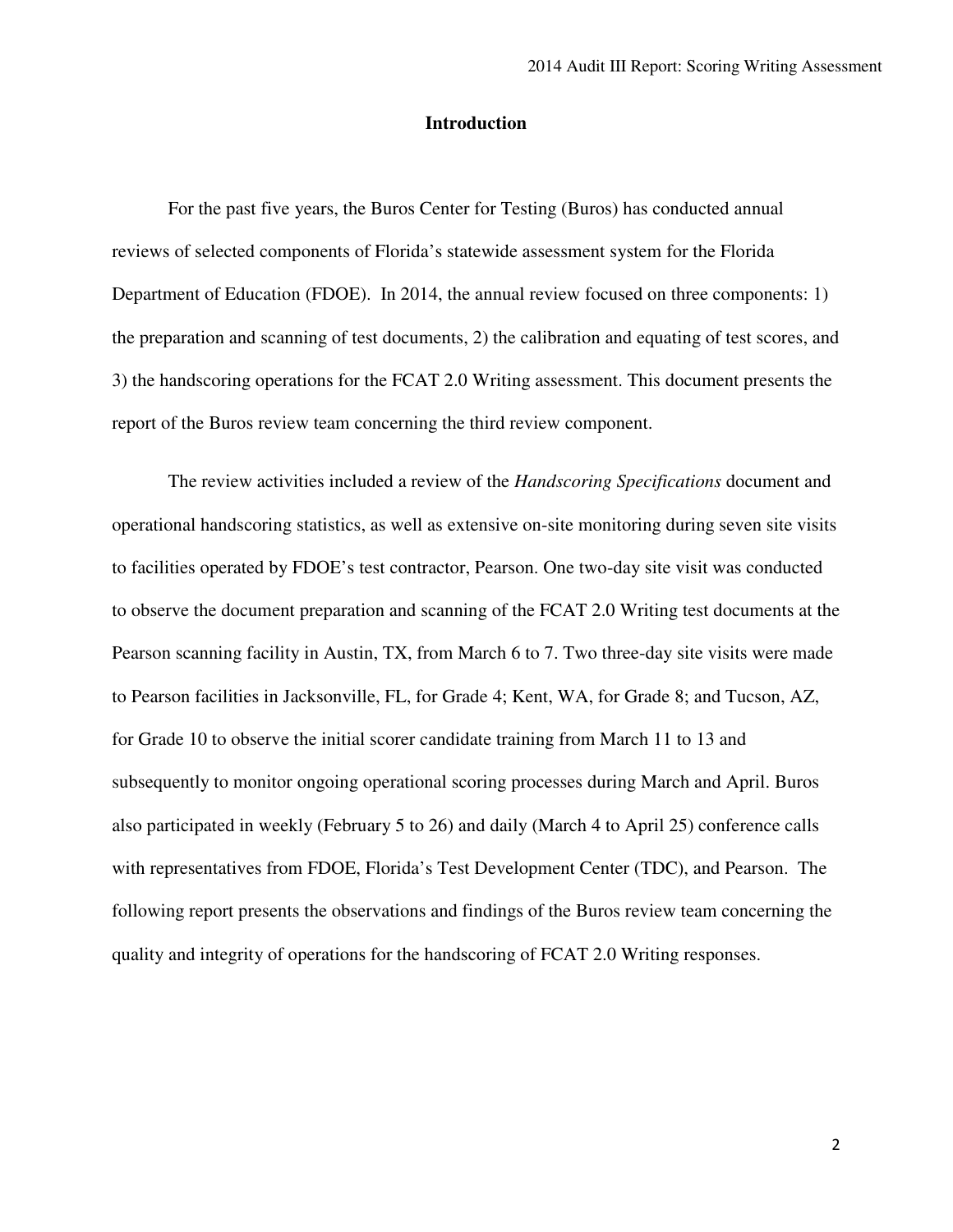### **Test Document Preparation and Scanning**

 A special two-day site visit was made to observe the test document preparation and scanning operations at the Pearson scanning facility in Austin, TX, on March 6 and 7, 2014. During the visit, Buros observed all major operations, including receipt, batching, and preparation of test documents; test document scanning and editing; large print test document transcription; and storage of test documents. In addition, various documents including alert logs, procedural specifications, and operations plans were reviewed, and a scan accuracy check was performed on a small sample of test documents. Overall, the document preparation and scanning operations performed by Pearson were found to be highly secure and produced accurate electronic records of the test documents. All operational requirements specified by FDOE appear to have been met with appropriate fidelity and quality.

### **Scoring Time Frame and Timeline**

 Scoring activities for FCAT 2.0 Writing were scheduled for the time period of March 4 to April 24, 2014. Activities began with a three-day training and qualifying workshop for a group of 19 scoring supervisor candidates at each scoring site. During the following week, a three-day training workshop was held for scorer candidates followed by two days of pseudoscoring and two days of qualifying rounds. (Pseudoscoring would appear to be actual scoring for all practical purposes, but the scores do not count. It is, in effect, practice scoring.) This year the scorer training and qualifying activities were very successful. Each scoring site exceeded the respective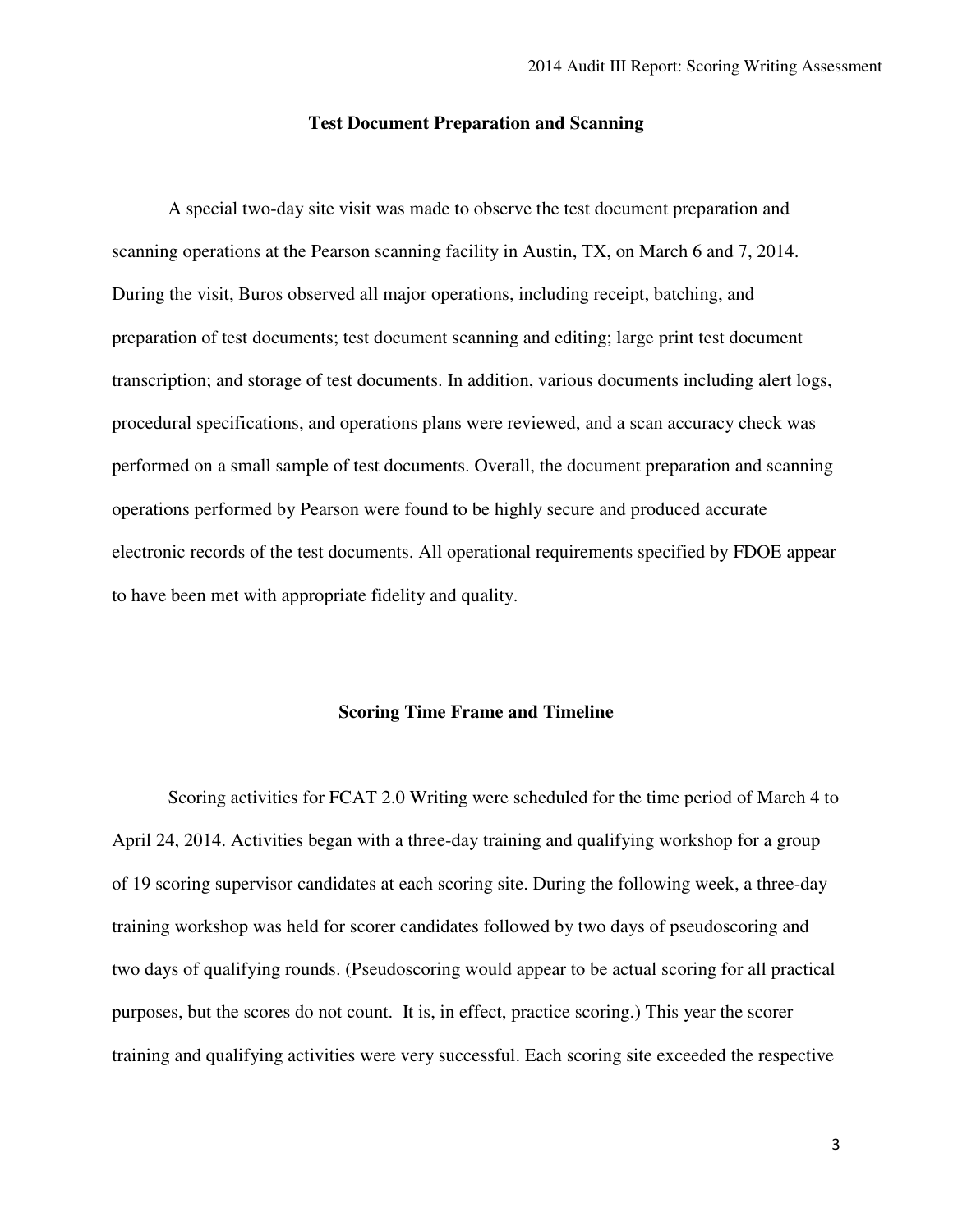target number of qualifying scorers, thus avoiding the need for additional training waves. We believe that this increase in numbers helped improve efficiency this year.

 Live scoring activities began on March 20, 2014. Scoring of Grade 8 and Grade 10 essays was completed four and seven days ahead of schedule, respectively. Grade 4 scoring was completed on the target date of April 24, 2014. For the duration of the project, the Pearson program team in collaboration with the TDC was proactive in ensuring timely completion of the project. Pearson and TDC monitored completion rates on a daily basis. In addition, overtime was offered at all sites to highly qualified scorers and supervisors in order to make up ground when necessary. These measures allowed Pearson to stay within and even ahead of schedule.

### **Scorer Recruitment and Qualifying**

 Scorer recruitment and training for the 2014 FCAT handscoring were very successful. All scoring sites were able to meet or exceed the target number of scorer candidates invited to the training. These scorer candidates were pre-screened by Pearson to ensure they met the educational requirements for scoring (Each scorer must have a degree in a field related to writing, e.g., English, Journalism). In addition, TDC representatives verified the educational qualifications of a random sample of approximately 20% of scorers.

 Although the actual number of candidates who started the training was somewhat lower than expected due to "no-shows," it had no impact on the overall qualification rates of scorer candidates, which were well above expectations for all three grade levels. For Grade 4 scoring, 154 candidates qualified for scoring, which is about 9% over the target number of 141 qualifying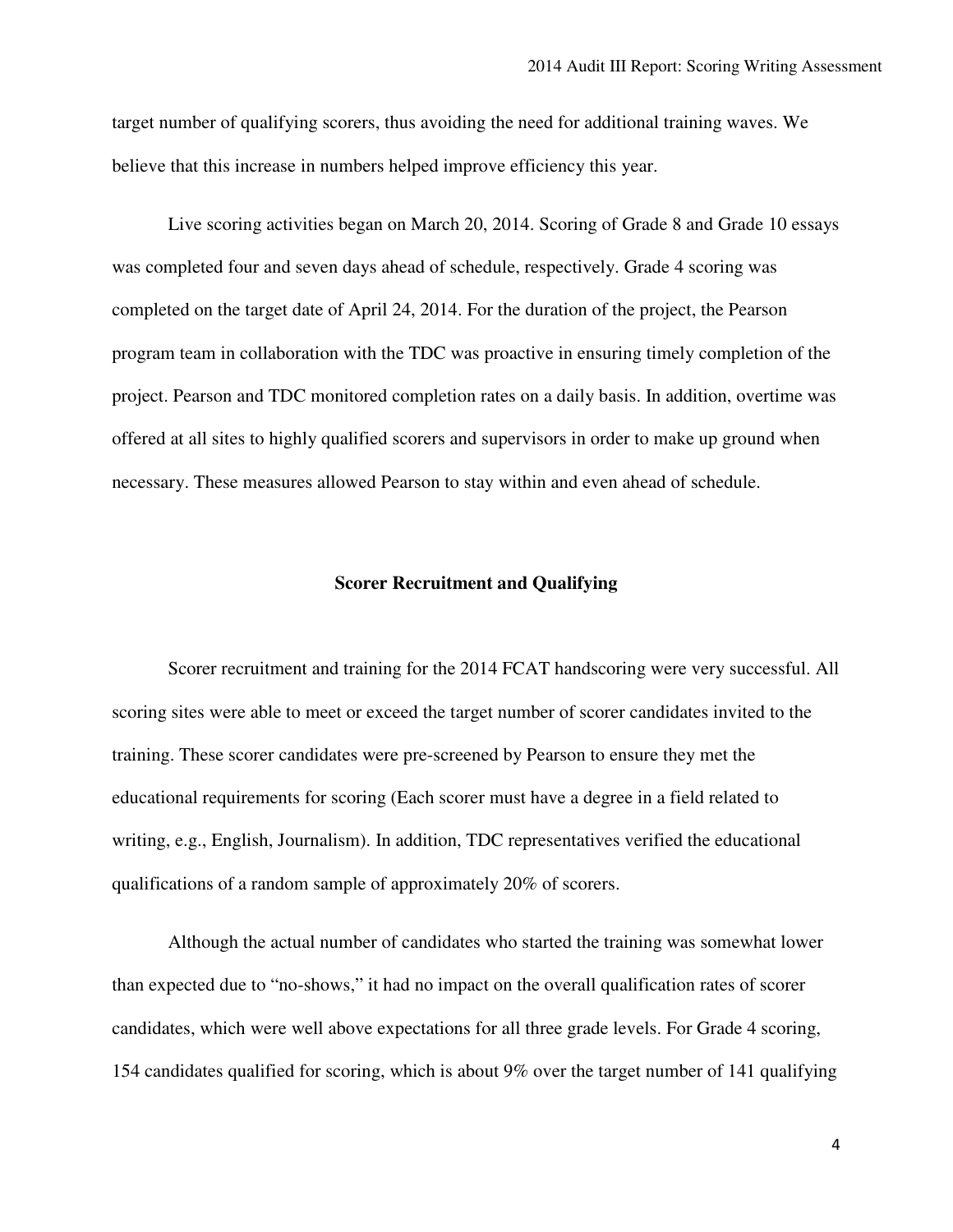scorers. Similarly, 154 candidates qualified for Grade 8 scoring, exceeding the target of 146 by more than 5%. For Grade 10 scoring, 159 candidates qualified, exceeding the target of 134 by more than 18%. The high success rate for the 2014 scoring of the FCAT 2.0 Writing is commendable. Based on individual conversations with TDC and Pearson representatives and information shared during the daily conference calls, we gained the impression that Pearson was able to recruit a large number of experienced scorers for this year's scoring. If this perception is correct, it may have been a contributing factor to the high qualification rates and may also have boded well for the quality of scoring overall. Having experienced and seemingly high-quality scorers also means that these individuals know what is involved in scoring and are less likely to drop out during the process.

 In addition to scorer candidates who met the regular qualification standards for scoring, a small number of scorer candidates were retained who met slightly lower provisional scoring standards. Under regular qualification standards, candidates must obtain a 70% agreement rate across two sets of qualifying essays and no more than one score disagreement that is non- adjacent. Under provisional qualification standards, candidates must obtain at least a 65% agreement rate with only one non-adjacent score or a 70% agreement rate with no more than two non-adjacent scores. Although the number of regularly qualifying scorers exceeded the target number at each site, a decision was made to allow provisional scorers to continue on the project. These scorers were carefully monitored and had to maintain the same scoring quality standards for live scoring.

 We understand the practical benefit of retaining provisional scorers on a scoring project, in particular in situations when the overall scoring schedule might be in jeopardy as has been the case in previous years. Furthermore, because provisional scorers must maintain the same quality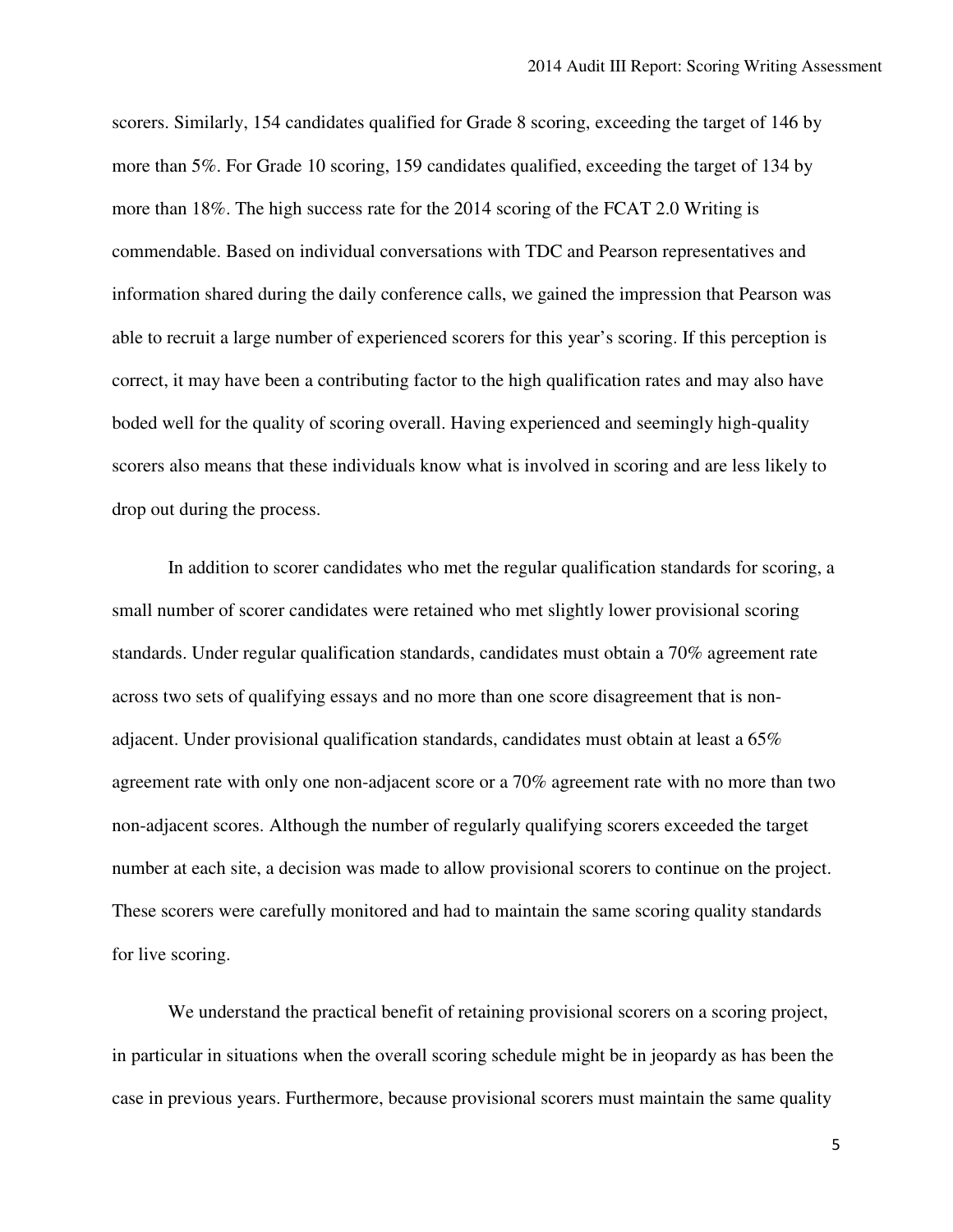scoring metrics as those who qualify under regular standards, there is no particular concern that those scorers might negatively affect the accuracy of scores. From the perspective of the results, the retention of provisionally qualifying scorers did not jeopardize overall scoring quality and we understand that this result in terms of the quality metrics is consistent with past practice. The handscoring project requirements did set specific qualifying standards for scorers at the outset of the project to ensure that qualifying decisions are not arbitrarily made but also accepted some provisional scorers whose scoring accuracy appears to have been as accurate as those fully meeting the standards. Provisional and regular qualifying standards are high and meet industry standards.

## **Scorer Training**

 The training process followed the same general protocol that had been used successfully in previous years and was the same at all three scoring sites. The lead scoring directors for each grade level conducted the majority of the training beginning with a morning orientation on the first day followed by a thorough introduction to the scoring materials and scoring project. The majority of training time was used for extensive practice scoring, which required approximately two-and-a-half days. Representatives of the Florida Department of Education were able to emphasize certain points and underscore the importance of the process and the need for quality scoring. Their roles were important ones.

 The morning orientation provided a general context to the scoring project and covered various logistical and security aspects of the training. Before details of the scoring project were discussed, scorers were required to sign a non-disclosure agreement form and were instructed on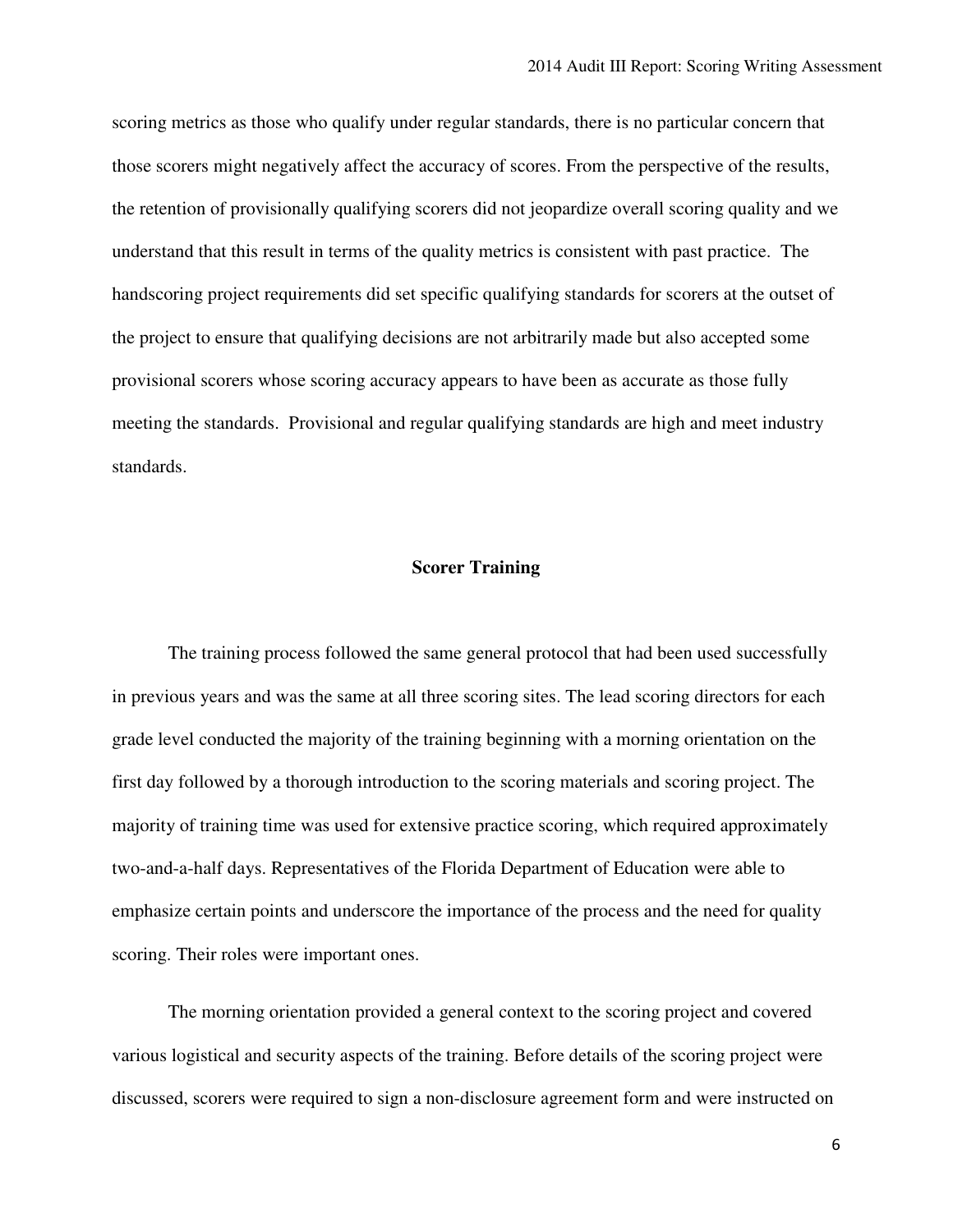the various security procedures implemented to keep test materials secure. Candidates received information about the quality management plan that specifies the qualification requirements to become eligible to score FCAT 2.0 Writing and to maintain eligibility. The training then focused on the details of the scoring task beginning with an overview of the various forms of reader bias, which alerted scorer candidates to their own potential for biased perceptions of student writing. Scoring directors introduced the grade-specific writing prompt along with a discussion of the range of allowable interpretations and the holistic scoring method used to score FCAT 2.0 Writing. Considerable time was spent explaining the six-point scoring rubric used to assess the student essays with detailed explanations given on the four rubric elements that define each score point. A helpful discussion of strategies for successful scoring concluded this segment of the training. training.<br>After the introduction to the scoring project and scoring task, scorer candidates were then

 introduced to the grade-specific set of anchor papers that are used to exemplify the six score points of the scoring rubric. These anchor papers serve as the primary guide for correctly applying the scoring rubric to the writing responses and stay with scorers for the duration of the project. The sets typically comprised a total of 18 student responses, three for each of the six score points. At each score point, anchor papers were ordered from low to high in order to illustrate a progression of writing performance. For example, the three anchor papers for a score of "4" represented a low 4, a middle 4, and a high 4. The Grade 4 set included only one example of a score point 6 at the beginning of scorer training. However, by the time live scoring began, two additional examples had been identified and were added to the anchor paper set. Overall, we found that the anchor paper sets were carefully selected and exhibited a clear and logical progression of writing performance.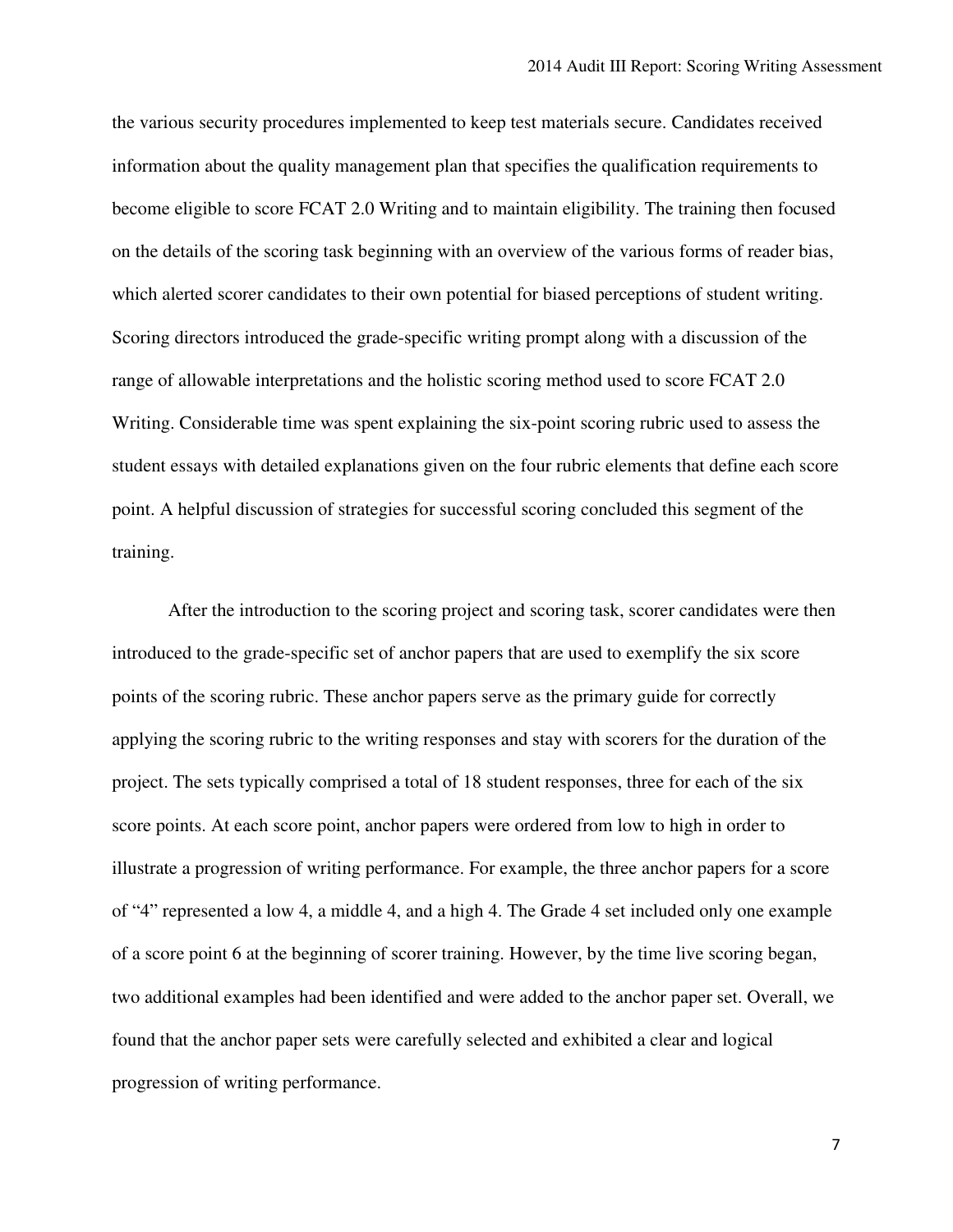To provide additional guidance to scorers, each anchor paper was given a set of annotations that explained the score point rationale in terms of the four rubric elements. During the training, scoring directors first read each individual anchor paper aloud and then discussed the annotations providing further commentary and clarifications. Once the entire anchor paper set was introduced, scorer candidates were able to ask questions or provide commentary before the training moved to practice scoring.

 To give candidates extensive opportunities to learn and practice the correct application of the scoring rubric, five sets of practice papers had been assembled. The first two sets comprised five practice papers that covered a limited score point range. The first set focused on score points 1 through 3, and the second set focused on score points 4 through 6. Before attempting each practice paper set, scorer candidates were informed about the relevant score point range for each set. The last three practice paper sets comprised 10, 15, and 20 papers covering the entire score point range. Papers were selected to approximate historical score point distributions with a larger number of papers representing score points 3, 4, and 5 within a set. While sets 3 and 5 included mostly typical student essays, practice paper set 4 could also include a few examples of less typical student work.

 For each practice round, scorer candidates were given sufficient time to complete the set. Practice rounds were generally very orderly and quiet. Candidates who finished early were asked to leave the room and to return at an agreed time. Scorer candidates marked their scores on a score sheet that was collected by their assigned scoring supervisor, who returned the sheet with the scorer's percent of agreement (perfect and perfect plus adjacent) achieved for the practice set. Scores were also entered into a spreadsheet that allowed the Pearson program team to monitor scoring performance for the entire pool of candidates. This information was also very useful to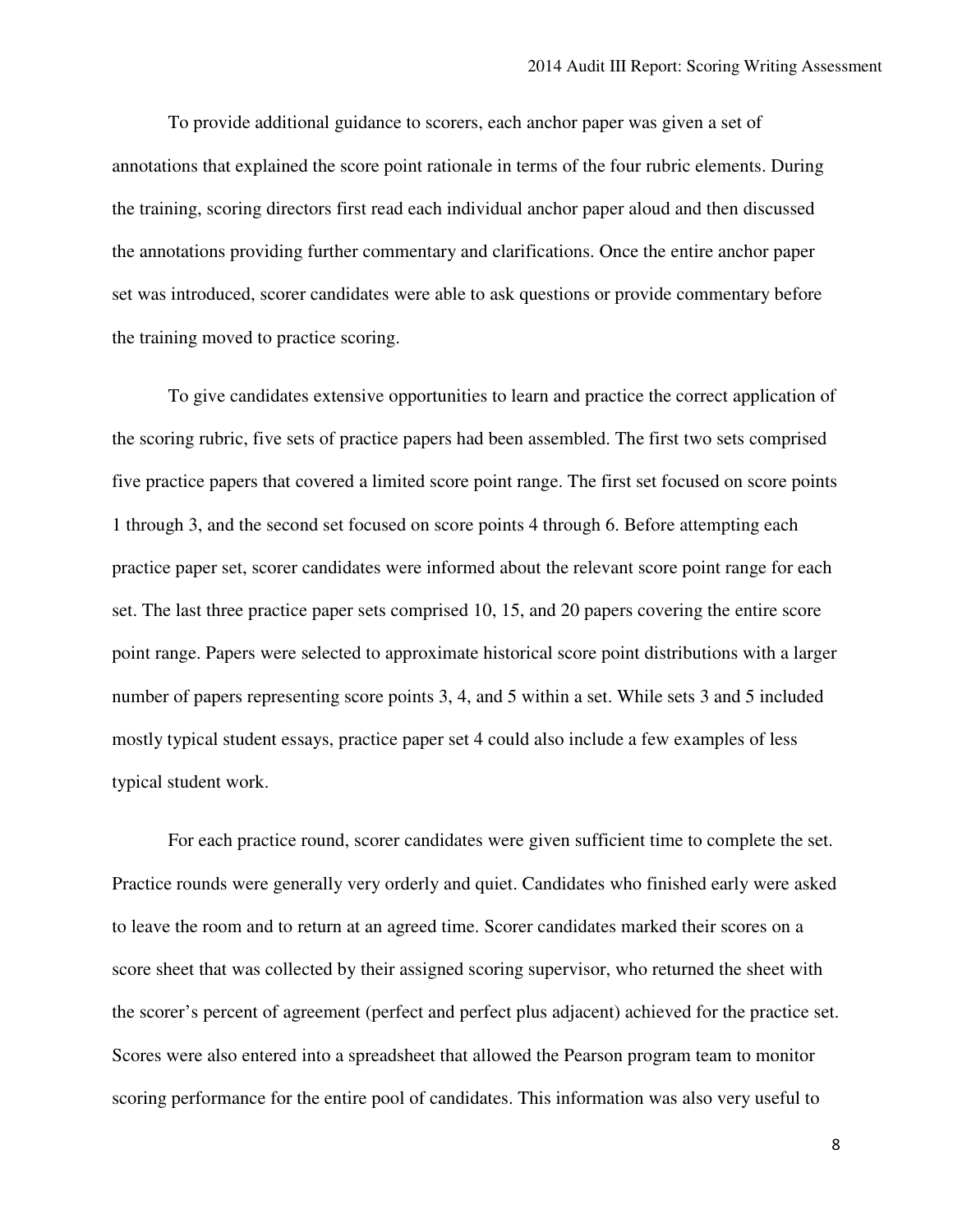scoring directors who could target specific practice papers during the subsequent discussion of each practice paper set. During these discussions, scoring directors used prepared notes with discussion points similar to annotations to guide the review of the paper. Scoring candidates were encouraged to ask questions that scoring directors generally answered willingly and appropriately. For all discussions, candidates were asked to refrain from questioning the validity of a score point or to engage in hypothetical discussions. (The scores assigned to the anchor papers were previously agreed on during a Rangefinding process involving Florida language arts supervisors and grade-level appropriate Florida classroom teachers.) Those reminders helped to keep the discussions productive and focused on the scoring task. In general, scoring candidates seemed motivated and engaged. They remained attentive and asked appropriate questions. Many of them marked up their materials liberally and kept notes. It was clear to us that the majority of candidates were eager to succeed at this task.

 After the completion of the three-day scorer training workshop, candidates were given additional time to practice scoring before they moved on to the qualifying process. This modification to the training process was introduced last year and appears to be quite effective in allowing scorers to become accustomed to the scoring task and to the computer environment in which scoring is carried out. Candidates are first introduced to the ePEN scoring system through several training modules aimed at familiarizing candidates with the environment and the various tools and quality control mechanisms available therein. To continue practice scoring, which at this point is called pseudoscoring, candidates score actual student essays from the 2014 operational test administration. However, these scores are not recorded. As noted previously, the scoring process mimics actual live scoring in that the same scorer calibration and quality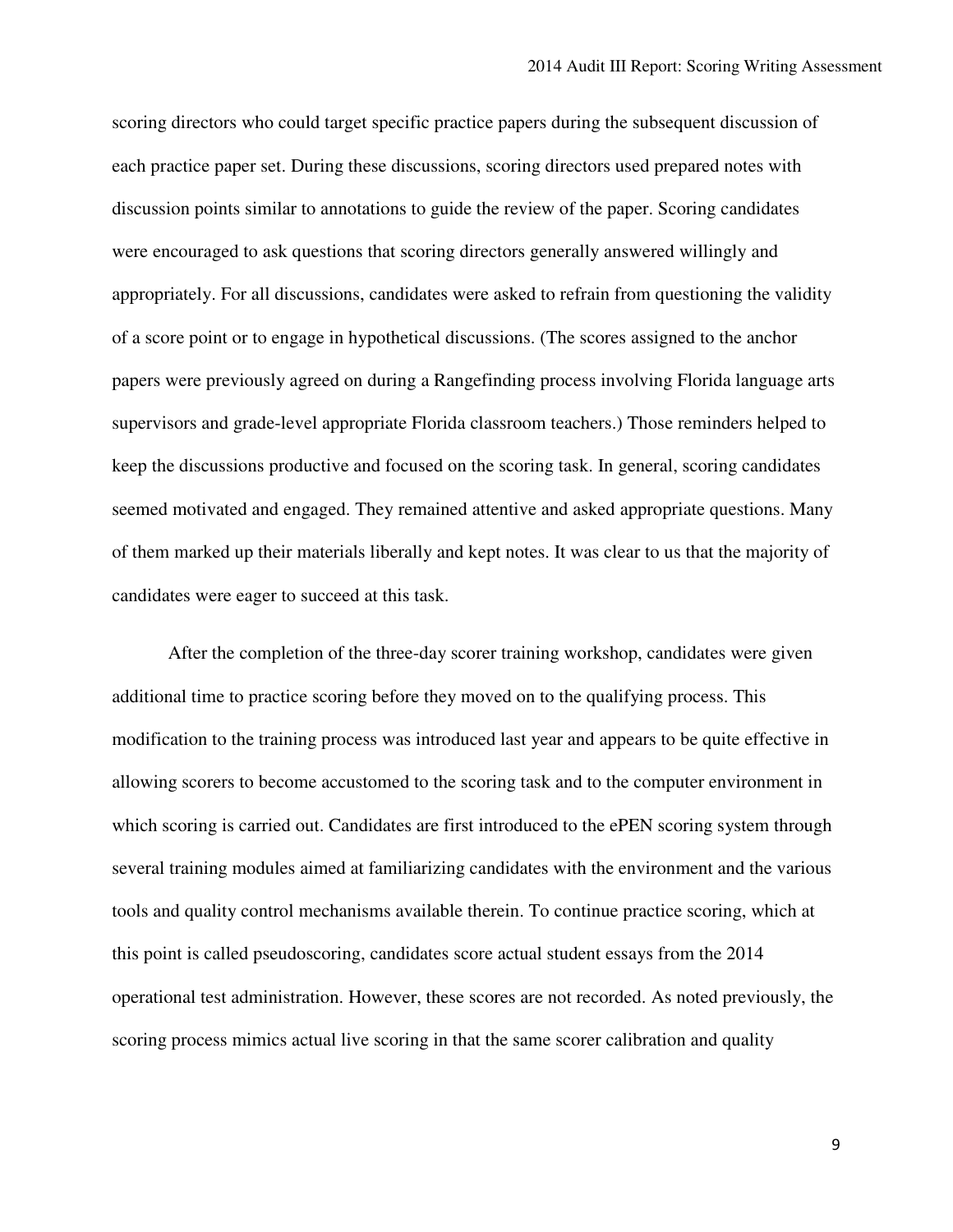monitoring tools are in use. Candidates spent a total of two days of pseudoscoring before they moved on to the qualifying rounds, which were also administered in ePEN.

 Overall, the training process was well organized and competently carried out. The high qualification rates for all three grade-level scorings speak to the high degree of success of the training. We know that English Language Learners (ELLs) make up a significant proportion of the students in the Florida schools. We know and agree with FDOE's policy to grade such papers like all others; we believe that such an approach is consistent with national standards and good practice. We hope that as FDOE transitions to a new contractor, that they maintain or even enhance this concern in the training of scorers as not all may enter training aware of the diversity of ELLs. Given the high percentage of ELL students in Florida, we believe that thorough discussion of their scoring is important in training and throughout the scoring process. In general, we believe that FDOE has addressed this concern but wish to make sure it is carried forward to a new vendor.

 It is a great positive that FDOE has developed a program for identifying troubled children as part of the handscoring process. It would be interesting to collect and organize such data as part of the summary data as this step is a significant step toward quality in Florida, even though it does not address the writing ability of students directly. The collection and analysis of such data might permit the State to improve its ability to identify such students, such as by changes to its training materials, in this regard over time.

 In several instances during training and operational scoring, we have heard questions from scorers about the common differences between score point levels that would help them differentiate adjacent scores. The response that we have heard to such questions is that the

 $10 -$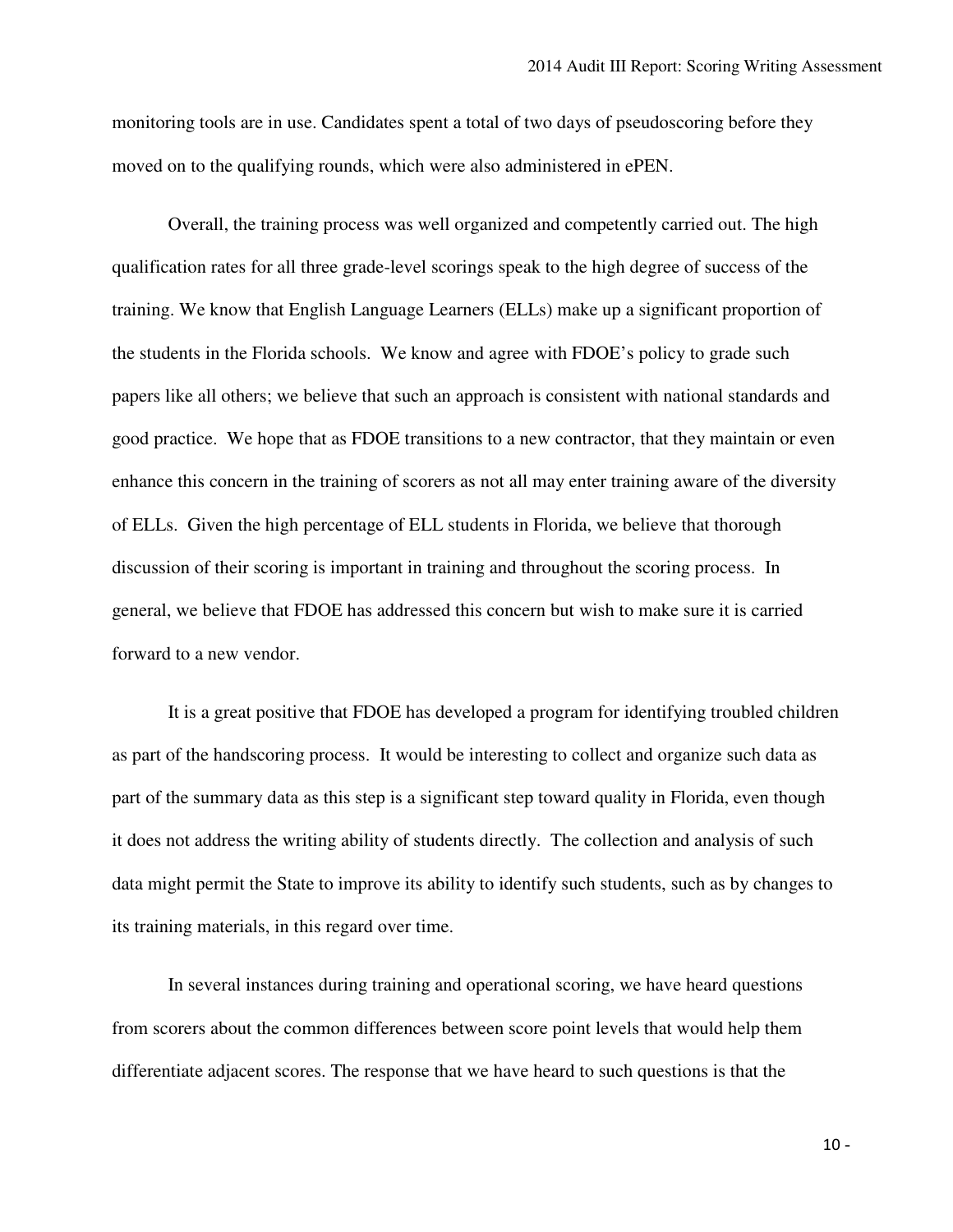trainers are instructing scorers on what each of the different scores are, and that the scorers should learn to identify 1, 2, 3 and so on. We understand that this response is consistent with how FDOE has defined holistic scoring. Such a listing of differentiations is not determinative but would simply aid the scoring judgment process. While we understand that FDOE has traditionally used "focused holistic scoring," we have also seen situations where holistic scoring is used with example grounds for differentiating papers in adjacent score points. We believe that the concept learning literature demonstrates clearly that teaching people to differentiate differences among different concepts is quite helpful to their learning the various concepts. We believe that the range-finding panel could, perhaps given some extra time, identify common differences, either qualitative or quantitative, that would help scorers differentiate adjacent score points. We do not believe that adding such information changes the scoring process away from being holistic scoring. The goal of this recommendation is simply to improve the already high accuracy of essay scoring. Moreover, as we understand that FDOE is moving to analytic scoring in the future, we hope that our mentioning this minor paradigm shift at this time permits FDOE to explore the options to continue their record of highly reliable scoring. Scoring essays is hard work and doing so reliably is even more so. Whatever aids the scoring vendor or the State can provide the scorers would be welcomed, we are sure.

### **Operational Scoring Process**

 All three scoring sites met or exceeded the project-wide quality standard for interrater reliability (IRR) and validity agreement. The target for interrater reliability, which is defined as the percent of agreement between the first and second score assigned to each student essay was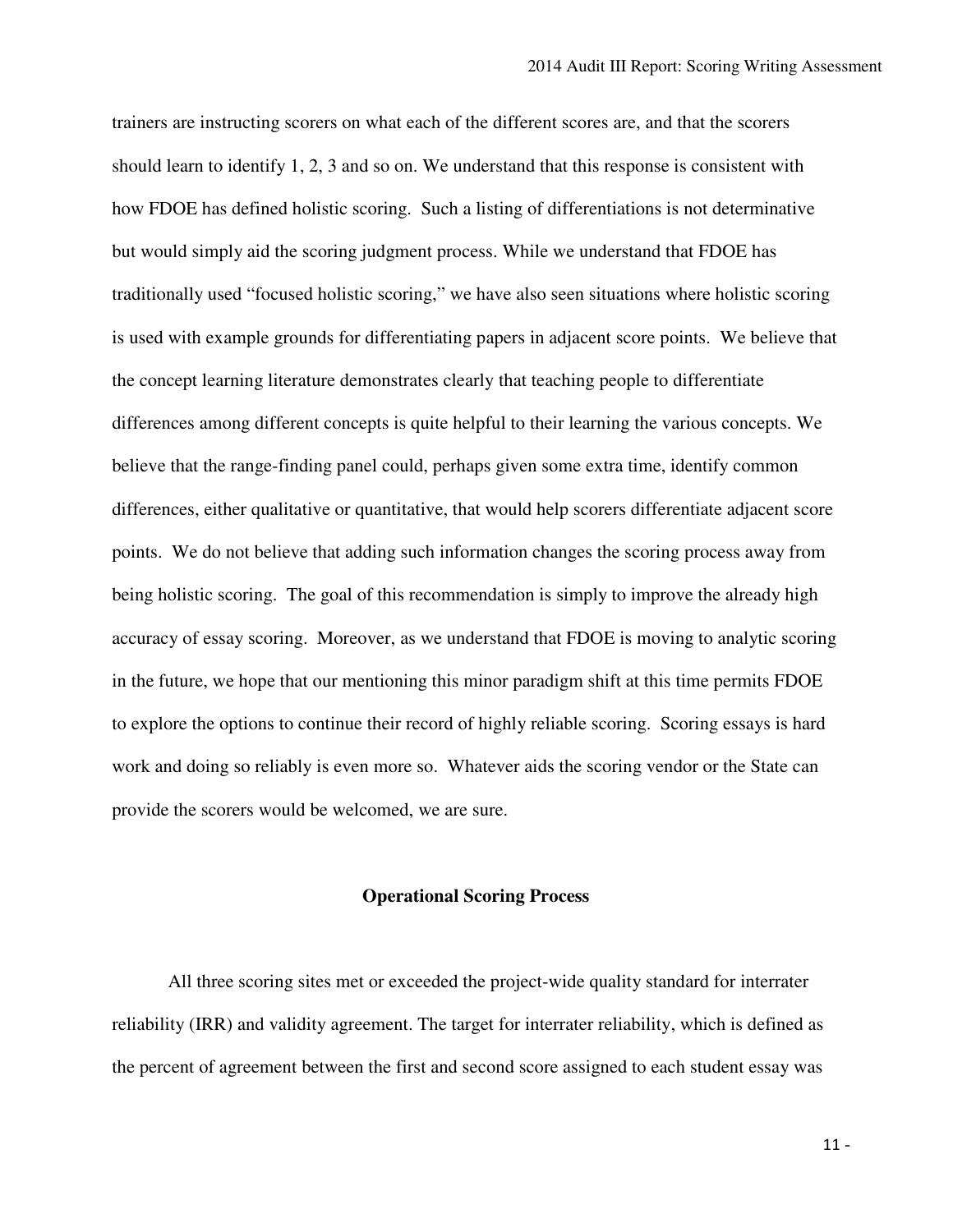60% agreement for Grades 4 and 8 and 55% agreement for Grade 10. Validity agreement is defined as the percent of agreement between the score assigned by individual scorers and the pre-assigned validity score that represents the paper's correct score. The validity target was 70% agreement for all three grade levels. Both Grade 4 and Grade 8 scoring met the IRR target of 60% and exceeded the requirement for validity agreement with 77% and 75%, respectively. Scoring for Grade 10 was similarly successful exceeding both the IRR target with 58% agreement and the validity agreement target with 79%. Both quality metrics were very stable for the duration of the scoring project suggesting that high-quality scoring was sustained throughout.

 In addition to scoring quality metrics applied to the entire project, individual scorers must also maintain minimum scoring quality standards to remain on the project. Scorers are expected to maintain a minimum validity agreement rate of 60% exact score match and a minimum of 90% exact or adjacent score match throughout. Scorers who fall below these standards are issued a warning and receive remediation training. If scoring accuracy does not improve after an additional 10 validity papers are scored, scorers receive a 10-paper scorer exception set, which they must pass with a 70% exact and 100% exact or adjacent score agreement. Scorers who do not pass the scorer exception set are released from the project, and all their previously assigned scores are reset. This measure ensures that all student essays are scored by qualified scorers and is a strong statement in terms of the importance of accurate scoring.

 Implementation of the validity agreement rate as a quality control tool requires that scorers read one validity paper out of approximately 10 student essays. This insertion rate into the scoring queue necessitates that the pool of validity papers is continually replenished and that those papers that had been seen by scorers no more than twice are appropriately retired. Both FDOE representatives and Pearson staff were very diligent in maintaining the validity paper

 $12 -$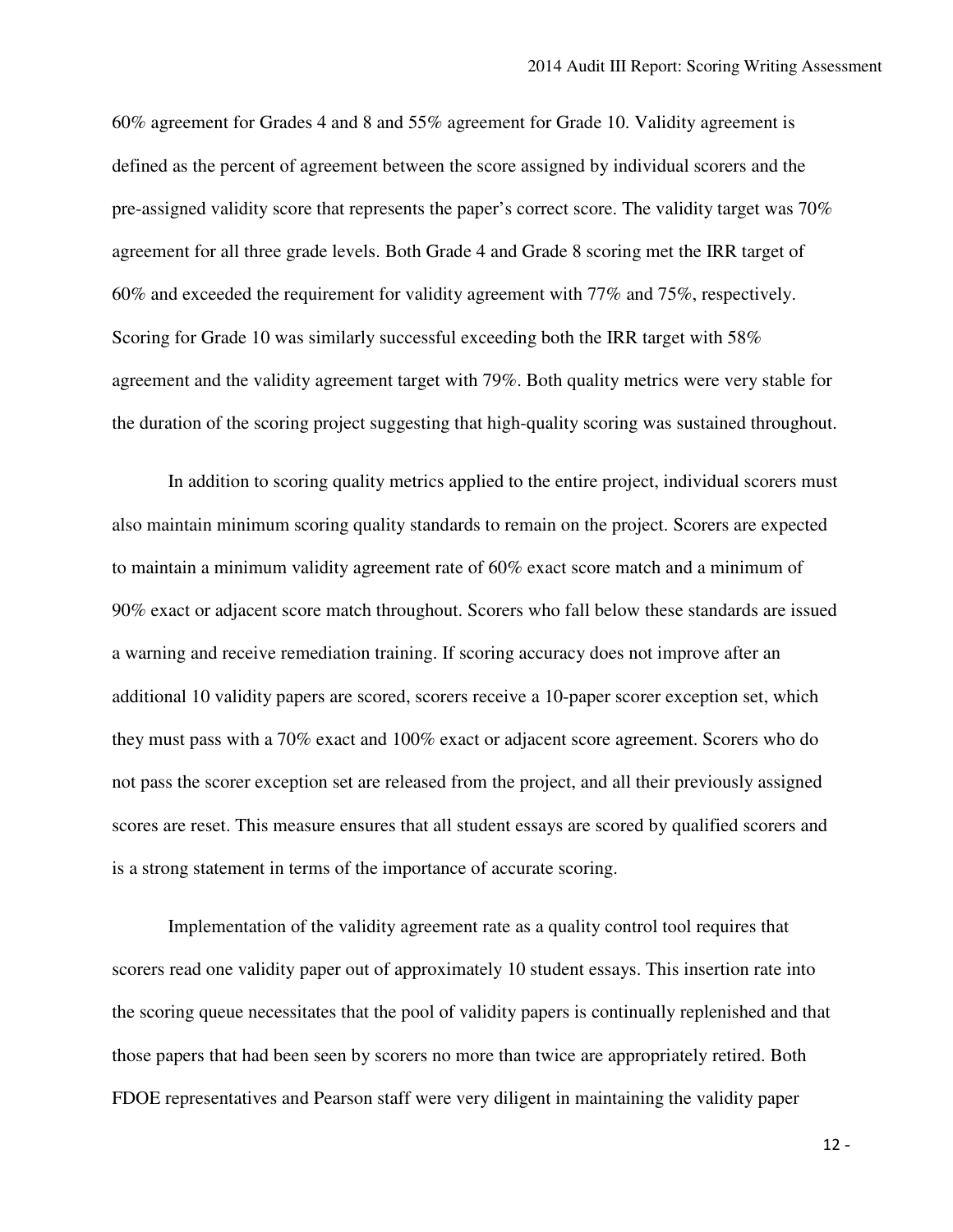pool, especially in the beginning of the project when the status of the validity pool was addressed during daily conference calls.

 Pearson uses a number of additional quality monitoring and training strategies to ensure that scorers use the scoring rubric accurately. Both scoring supervisors and scoring directors have access to a variety of ePEN-generated scoring quality reports that are used to identify individual scorers and group-wide trends of scoring performance issues. Scoring supervisors monitor their scorers' interrater reliability (exact or adjacent score agreement) and backread at least 5% of scored essays, and on average among the three sites, approximately 16% of responses were backread. To ensure that scoring supervisors maintain scoring quality, they are required to score student essays for a minimum of one hour each day to allow computation of quality metrics on their scoring performance. Scoring directors backread the work of scoring supervisors and monitor their quality metrics as well as project-wide quality metrics. In particular, they are tasked with identifying specific calibration needs and administer calibrations on a daily basis to the total pool of scorers and to smaller groups of targeted scorers, if needed. Calibrations are administered via ePEN or on paper, usually twice each day. Each day, scoring directors or scoring supervisors conducted anchor reviews in the morning to ensure that scorers remain focused on the anchor paper set when scoring student essays.

 The measures implemented by Pearson to monitor and maintain scoring quality are extensive, and we commend Pearson and especially the scoring directors for their substantial efforts to ensure that overall scoring quality is maintained. We found these measures to be very effective and a major contributing factor to the high scoring accuracy achieved for each grade level scoring.

 $13 -$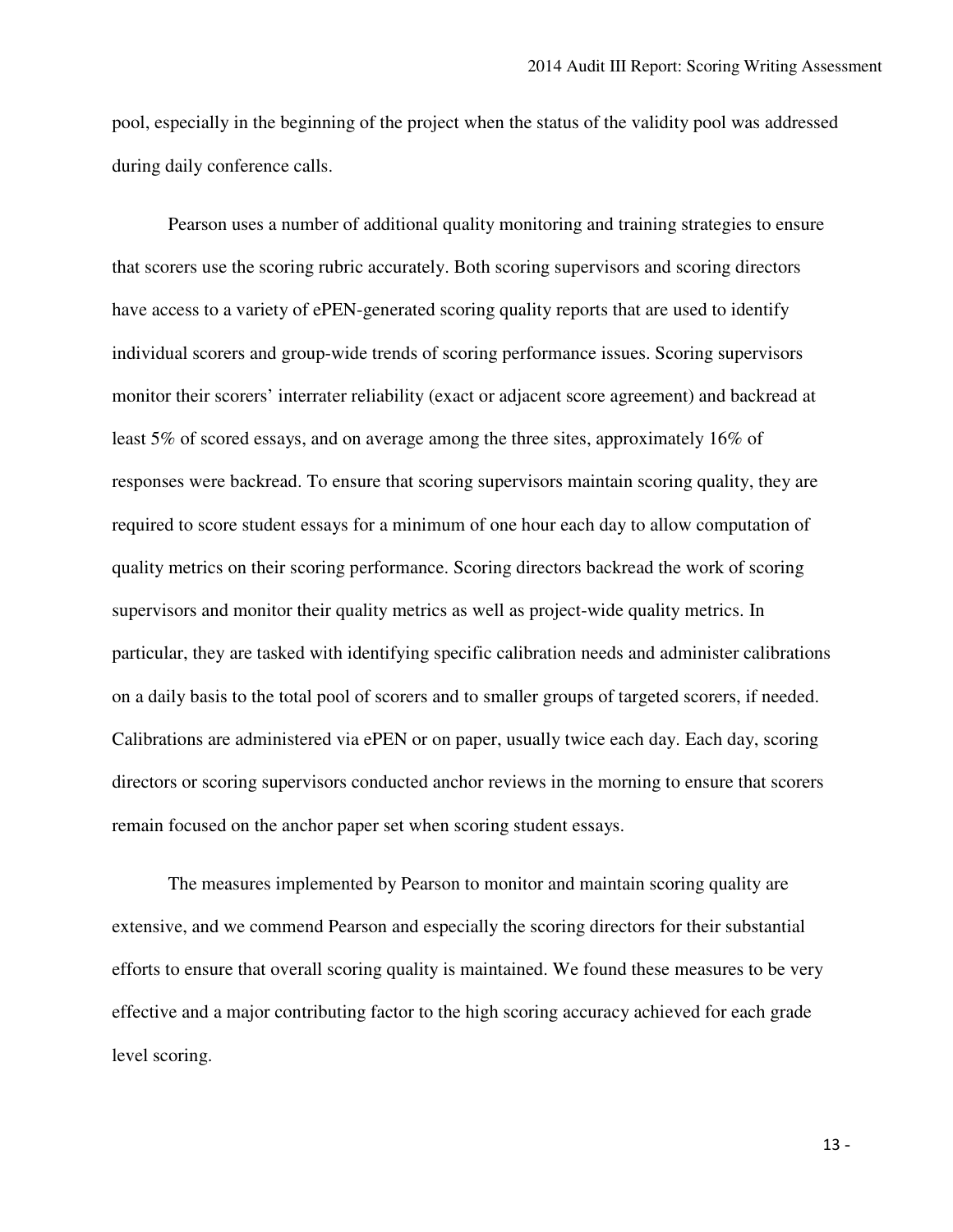## **Security of Scoring Materials and Information**

 Multiple security measures were implemented at the three scoring sites as well as at the two off-site scorer training locations. All Pearson scoring personnel, including scorer candidates, scoring supervisors, scoring directors, and project team members, as well as visitors and FDOE representatives, were required to wear ID badges while on the premises. Sign-in and sign-out procedures further ensured that access to the sites was controlled and only authorized individuals were allowed to enter. Pearson site staff constantly monitored entrance ways and exits. Overall, the facilities were quite secure.

 Scoring materials such as anchor paper sets and annotations remained at the site and were stored in a locked room overnight. Staff and visitors with access to scoring materials were required to sign nondisclosure agreements and were not allowed to take any personal notes about the project home. In one instance, a scorer candidate training for Grade 10 scoring was released from the project after it was found out that he took his personal notes home. The case demonstrates that the security procedures were appropriately enforced. Overall, we found the security measures to be comprehensive and effective in keeping scoring materials and scoring information secure.

 We note that access to the ePEN system was password-protected. However, we cannot generally comment on the security of the ePEN system as that exceeds the scope of this review.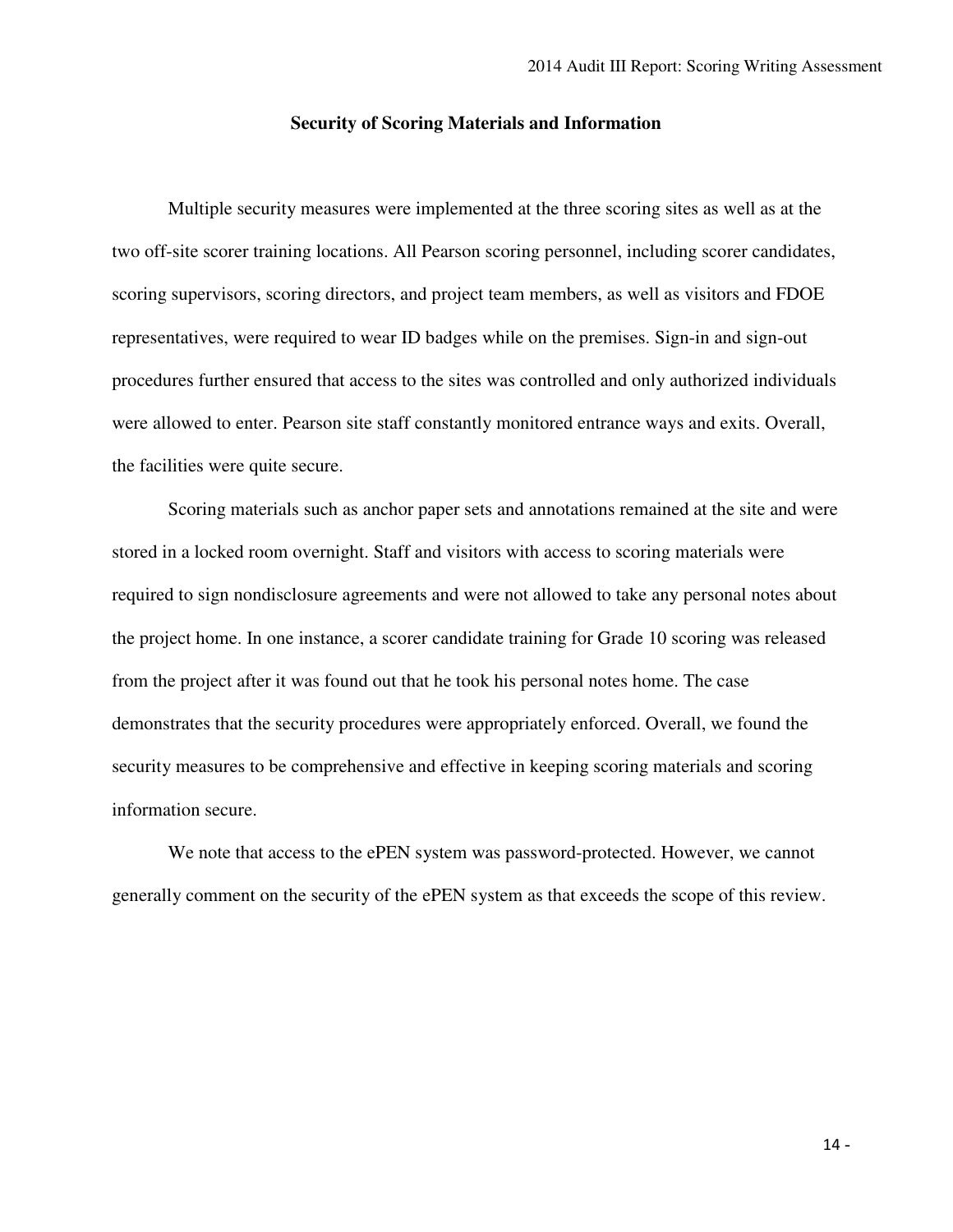### **FCAT 2.0 Writing Scores**

 The 2014 administration of the FCAT 2.0 Writing assessment saw some improvement in student performance for Grades 8 and 10 but also a decline in performance for Grade 4. In Grades 8 and 10, the percentage of students scoring at or above 3.5 both increased by 2%. In Grade 4, the percentage of students at or above 3.5 decreased by 4%.

 In general the observed year-to-year changes in student performance in Writing are well within the range of score fluctuations that can be expected of assessments that are human scored. Given the large improvement in Grade 4 Writing in 2013, which was substantially larger than in the other two grades, the decline in Grade 4 performance in 2014 could also be viewed as a normal correction to last year's trend. Based on our observations and review of the 2014 scoring operations, we found no indication of improper scoring procedures. Furthermore, there were no changes to the way the test was administered this year to which the decline in student performance might be attributed. As with previously observed score fluctuations, Buros considers those changes to be an expected outcome of assessments that rely on human scorers. Moreover, there is simply no way to "equate" either essay prompts or the essays themselves in a manner that two multiple-choice exams can be equated for difficulty and scoring. Given the judgment involved in the assignment of scores, small variations will occur, and this year it appears that they may have.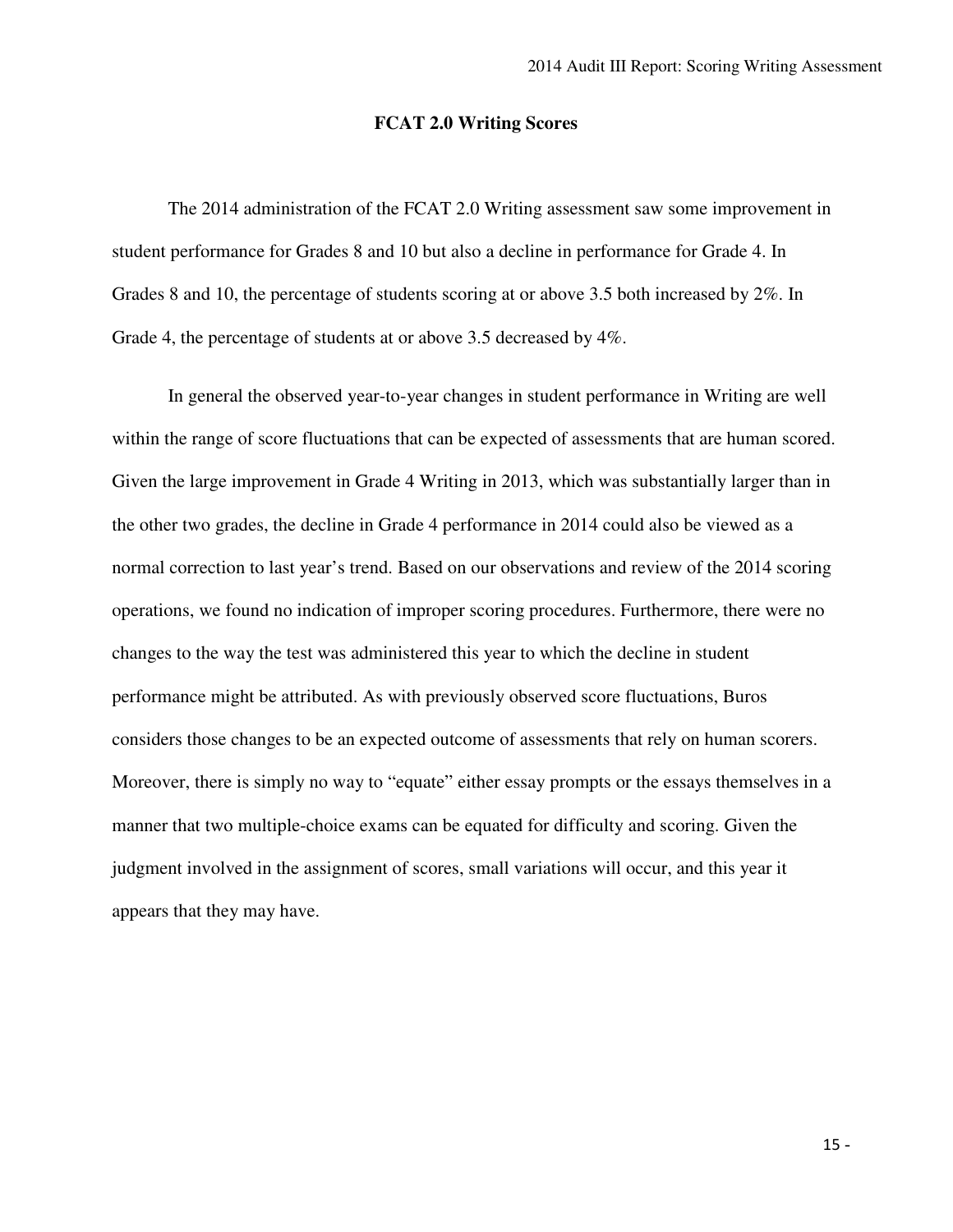### **Procedures for Exceptional Papers**

 The FCAT 2.0 Writing assessment offers several accommodations to students with disabilities, including accommodations that allow students to write their responses in non- standard formats such as large print. Transcription and conversion processes are in place that permit the reading and scoring of these special response documents through regular scoring operations. These efforts reflect a strong commitment to integrating students with disabilities into Florida's statewide assessment system, which is consistent with the best intents of No Child Left Behind.

 Each year, the FCAT 2.0 Writing assessment elicits student responses that contain statements suggesting the student may be in danger of child abuse or neglect. Special procedures have been developed whereby a student essay that has been identified by a scorer for its troubling content can be alerted to FDOE representatives. Buros considers the implementation of the troubled child alert system an important measure that helps to safeguard Florida students. We commend the state for having the alert procedures in place.

### **Conclusions and Recommendations**

 The 2014 scoring of the FCAT 2.0 Writing marks the final year in the partnership between Pearson and the Florida Department of Education. During the past five years in which Buros served as an independent, outside observer of the scoring operations for this assessment, we have found this partnership to be very successful, and 2014 is no exception in this regard. We continue to be impressed by the dedication and commitment of the staff from the Florida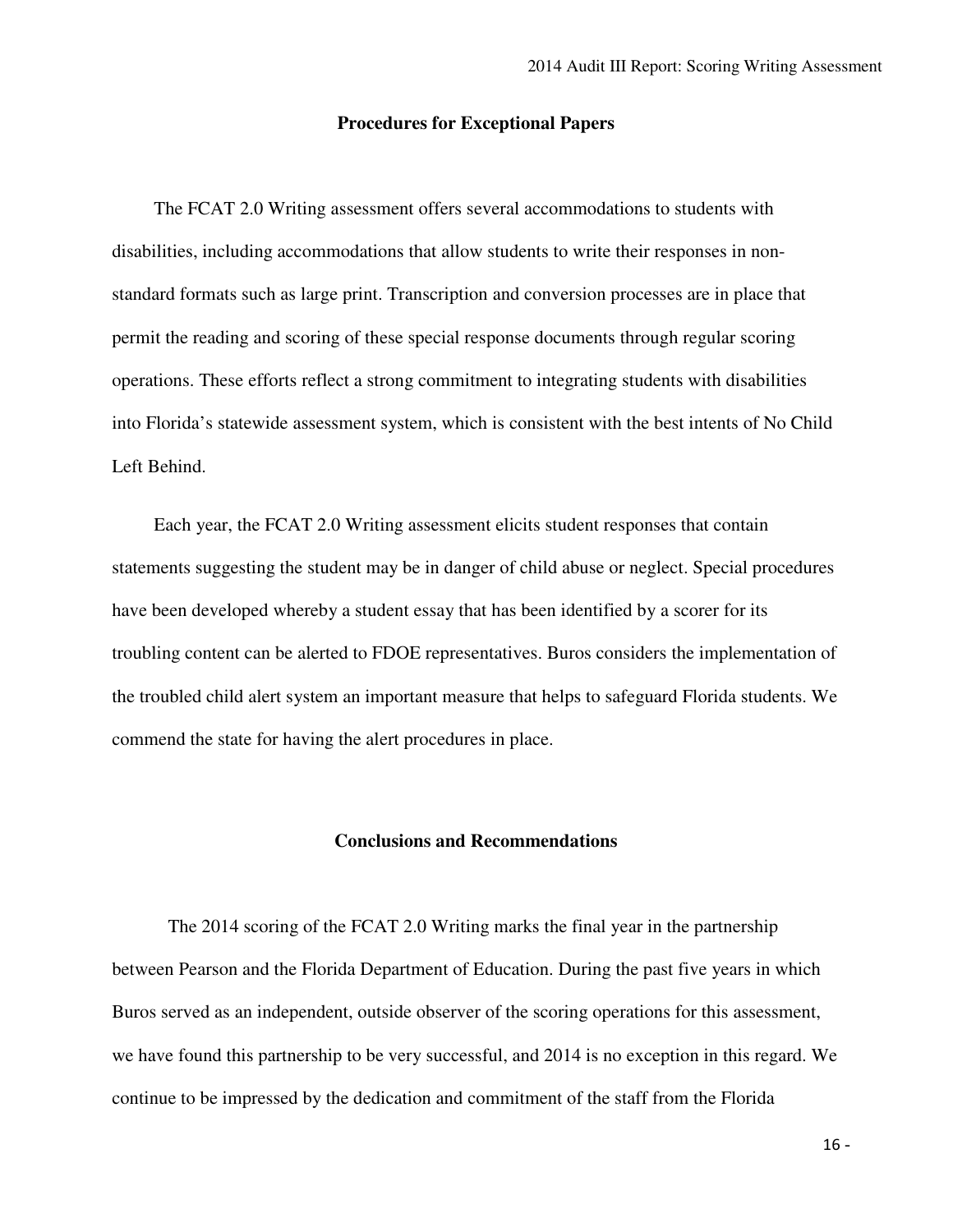Department of Education, Florida's Test Development Center, and Pearson to ensure that each student's writing ability is accurately and fairly assessed. We wish to commend the Pearson employees especially this year. The scoring process occurred after it had been announced that another vendor would be providing assessment services for the Florida Department of Education in future years. Yet, we observed no difference in the Pearson employees, who continued their work with professionalism and dedication that is the hallmark of a successful and quality-oriented company.

 Scoring operations in 2014 were very successful in terms of recruiting a highly capable pool of scorers who maintained a high standard of scoring quality. Overall we found that the scoring processes were effectively organized and adhered to the best practices in the field. While we believe that the State of Florida and its vendor, Pearson, have engaged in a highly professional essay testing and scoring process, in the following, we wish to offer a few minor recommendations and suggestions that may be helpful in guiding future handscoring projects.

Recommendations:

- 1. Continue to have Florida Department of Education officials work as part of the vendor teams during the supervisor and scorer training. Their input contextualizes the importance of the process and makes the work more than employment.
- 2. Continue the incorporation of an extended pseudoscoring period prior to the administration of qualifying rounds. The additional time spent in pseudoscoring appears to improve scoring performance of scorer candidates and may contribute to higher scorer qualification rates.